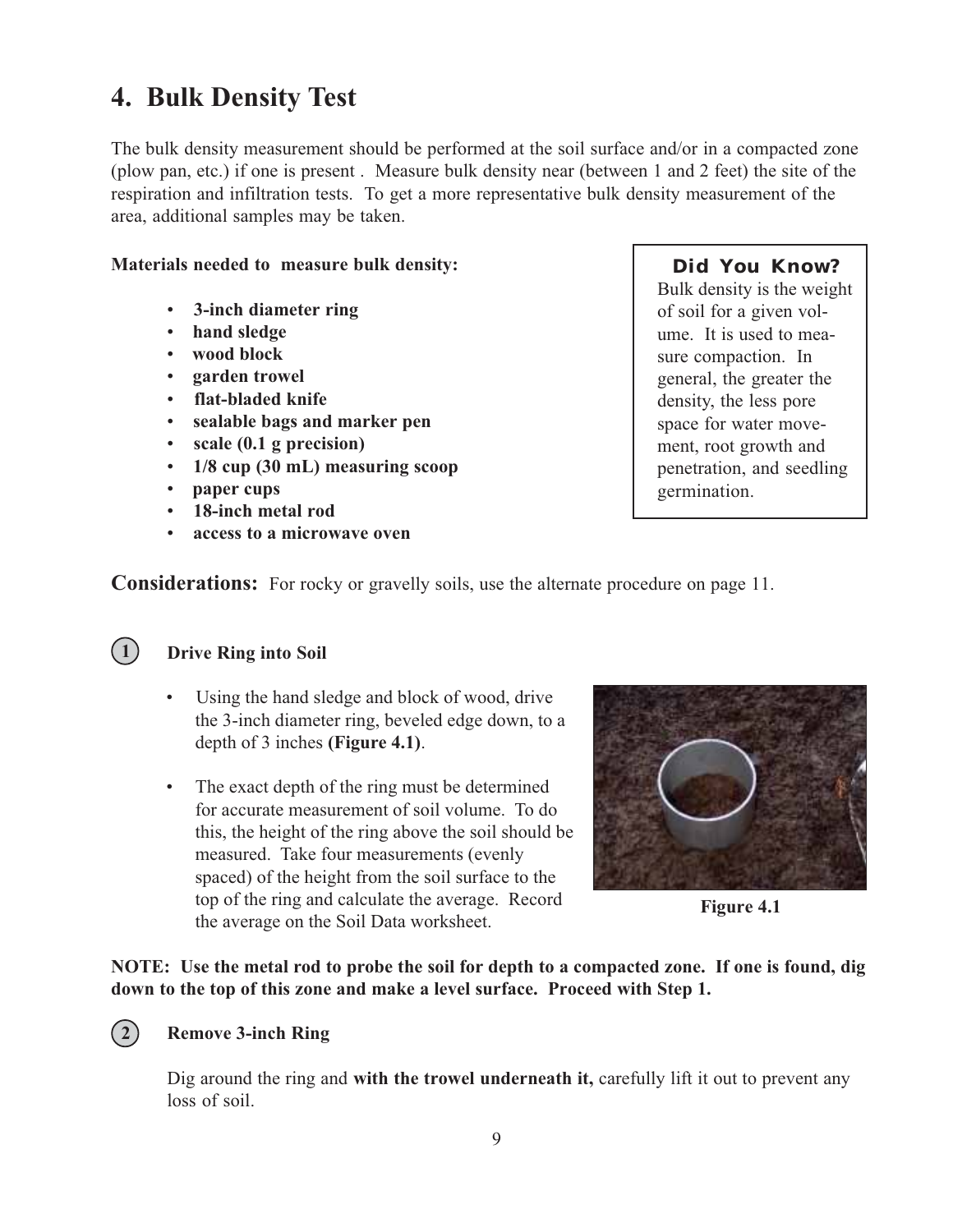### **Remove Excess Soil**

Remove excess soil from the sample with a flatbladed knife. The bottom of the sample should be flat and even with the edges of the ring **(see Figure 4.2).**

### **Place Sample in Bag and Label**

Touch the sample as little as possible. Using the flatbladed knife, push out the sample into a plastic sealable bag. Make sure the entire sample is placed in the plastic bag. Seal and label the bag.



**Figure 4.2**

### **NOTE: Steps 5-7 can be done in a lab or office if a scale is not available in the field. Step 8 requires access to a microwave.**



**4**

**3**

### **Weigh and Record Sample**

- Weigh the soil sample in its bag. [If the sample is too heavy for the scale, transfer about half of the sample to another plastic bag. The weights of the two sample bags will need to be added together. Enter the weight (sum of two bags, if applicable) on the Soil Data worksheet.
- Weigh an empty plastic bag to account for the weight of the bag. Enter the weight (sum of two bags, if applicable) on the Soil Data worksheet.

#### **Extract Subsample to Determine Water Content and Dry Soil Weight 6**

- Mix sample thoroughly in the bag by kneading it with your fingers.
- Take a 1/8-cup level scoop subsample of loose soil (not packed down) from the plastic bag and place it in a paper cup (a glass or ceramic cup may be used).



### **Weigh and Record Subsample**

- -Weigh the soil subsample in its paper cup. Enter the weight on the Soil Data worksheet.
- $\bullet$ Weigh an empty paper cup to account for its weight. Enter the weight on the Soil Data worksheet.

### **Dry Subsample 8**

Place the paper cup containing the subsample in a microwave and dry for two or more fourminute cycles at full power. Open the microwave door for one minute between cycles to allow venting. Weigh the dry subsample in its paper cup and enter the weight on the Soil Data worksheet.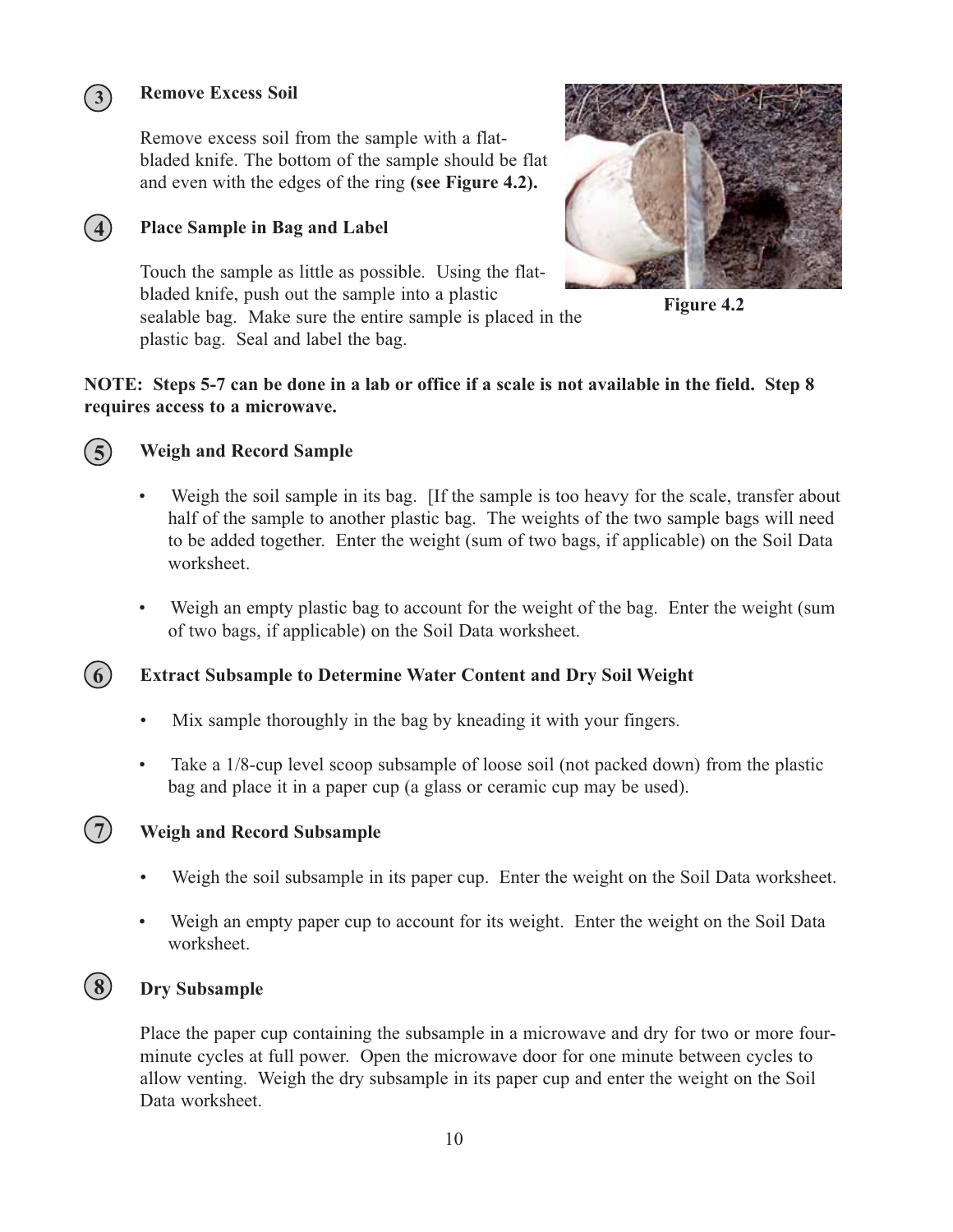**NOTE: To determine if the soil is dry, weigh the sample and record its weight after each 4 minute cycle. When its weight does not change after a drying cycle, then it is dry.**

**CALCULATIONS (See page 13)**

# **Bulk Density Test for Gravelly and Rocky Soils**

This method is to be used when rocks or gravels prevent sampling bulk density by the core method described in the first part of this Chapter. This excavation method will require the user to sieve out the coarse material greater than 2 mm in size.

### **Materials needed to measure bulk density:**

- -**Plastic wrap**
- -**140-cc syringe**
- -**water**
- -**garden trowel**
- -**sealable bags and marker pen**
- -**2-mm sieve**
- -**cale (0.1 g precision)**
- -**1/8-cup (30 mL) measuring scoop**
- -**paper cup or bowl**
- -**access to a microwave oven**

**Considerations:** Choose a spot that is as level as possible to allow water to fill the hole evenly. If the soil is too wet to sieve, ignore the part in Step 2 about replacing rocks, and proceed to Step 3. Soil will have to be dried and sieved later. The volume of gravel will need to be determined and subtracted from the total volume of the soil sample taken in the field.



## **Dig Hole**

- Dig a bowl shaped hole three inches deep and approximately five inches in diameter using the trowel (**Figure 4.3)**. Avoid compacting the soil in the hole while digging. Place **all** of the soil and gravel removed from the hole in a plastic bag.
- Using the 2-mm sieve, sieve the soil in the plastic bag to separate the gravel. Collect the soil in a plastic sealable bag. Put the gravel aside to be used in Step 2. Seal and label the plastic bag. **[Note: See Considerations above if soil is wet.]**



**Figure 4.3**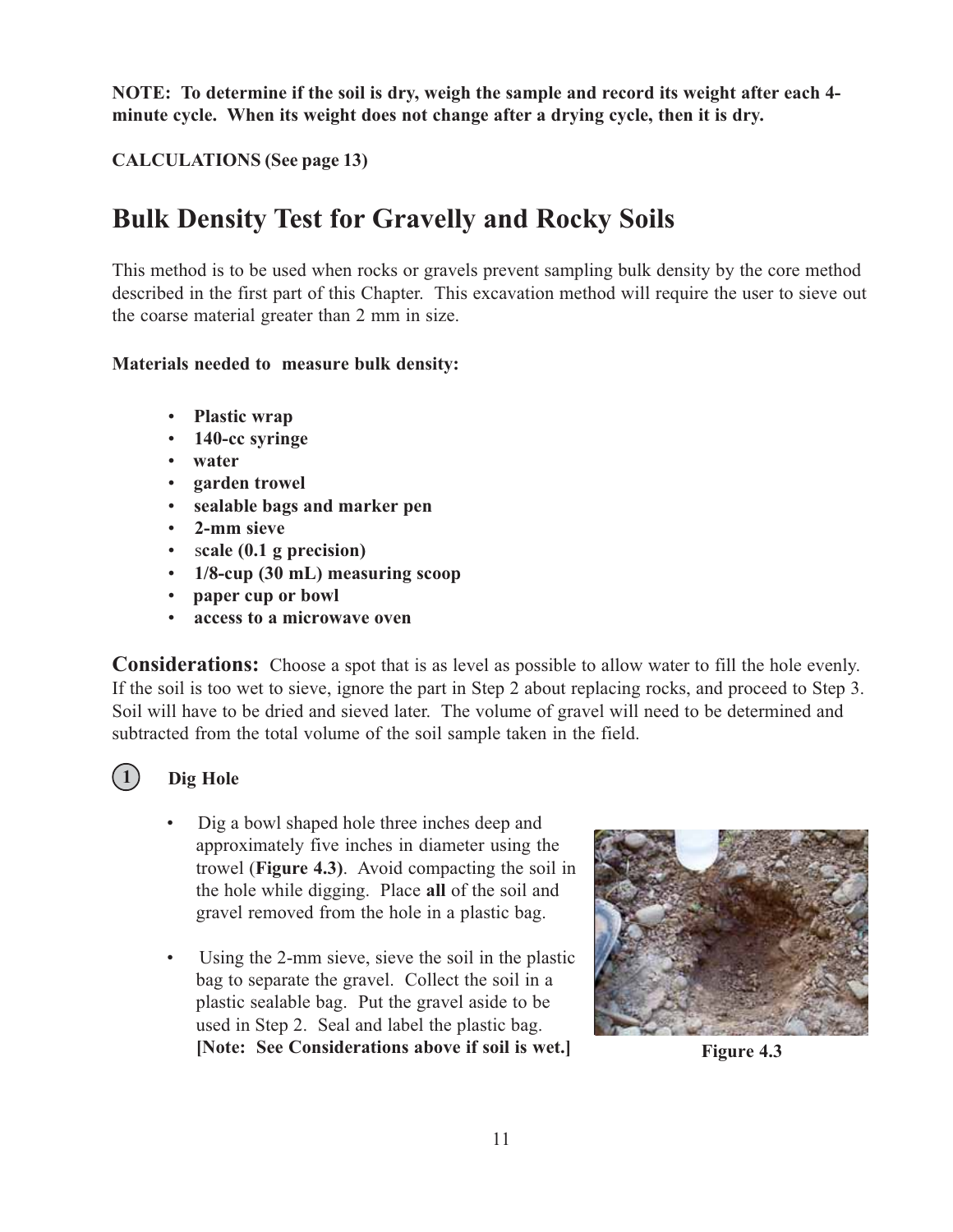## **Line the Hole**

Line the hole with plastic wrap as shown in **Figure 4.4**. Leave some excess plastic wrap around the edge of the hole. Place the sieved rocks and gravel carefully in the center of the hole on top of the plastic wrap. Assure that the pile of rocks **do not** protrude above the level of the soil surface.



**3**

**2**

**4**

### **Add Water to Hole**

**Figure 4.4**

- Use the 140 cc syringe to keep track of how much water is needed to fill the lined hole. The level of the water should be even with the soil surface.
- The amount of water represents the volume of soil removed. Record the total amount of water in cubic centimeters  $(1 \text{ cc} = 1 \text{ cm}^3)$  on the Soil Data worksheet.

### **NOTE: Steps 4-6 can be done in a lab or office if a scale is not available in the field. Step 7 requires access to a microwave.**

## **Weigh and Record Sample**

- Weigh the soil sample in its bag. If the sample is too heavy for the scale, transfer about half of the sample to another plastic bag. The weights of the two sample bags will need to be added together. Enter the weight (sum of two bags, if applicable) on the Soil Data worksheet.
- Weigh an empty plastic bag to account for the weight of the bag. Enter the weight (sum of two bags, if applicable) on the Soil Data worksheet.

#### **Extract Subsample to Determine Water Content and Dry Soil Weight 5**

- Mix sample thoroughly in the bag by kneading it with your fingers.
- Take a 1/8-cup level scoop subsample of loose soil (not packed down) from the plastic bag and place it in a paper cup (a glass or ceramic cup may be used).



## **Weigh and Record Subsample**

- -Weigh the soil subsample in its paper cup. Enter the weight on the Soil Data worksheet.
- -Weigh an empty paper cup to account for its weight. Enter the weight on the Soil Data worksheet.